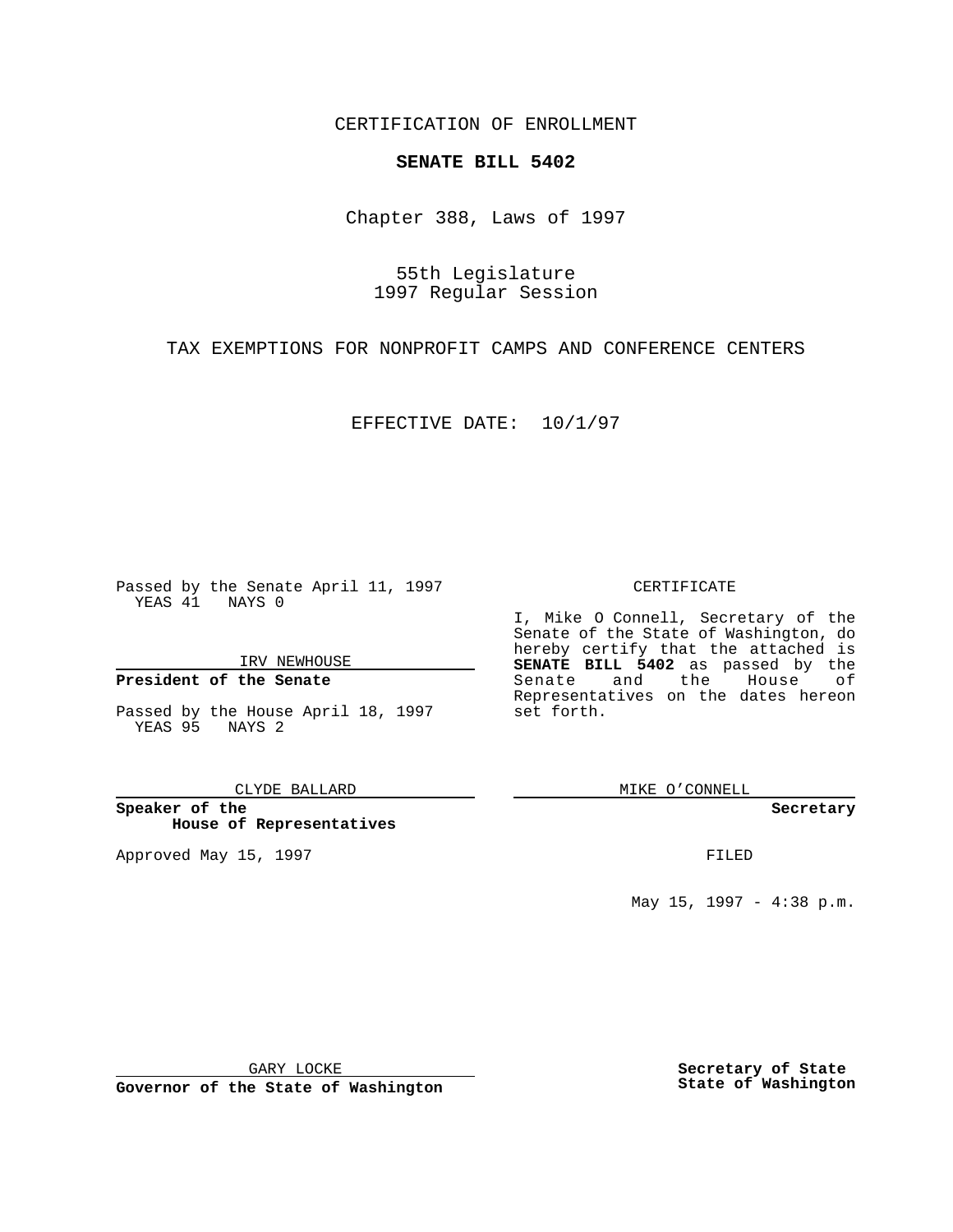## **SENATE BILL 5402** \_\_\_\_\_\_\_\_\_\_\_\_\_\_\_\_\_\_\_\_\_\_\_\_\_\_\_\_\_\_\_\_\_\_\_\_\_\_\_\_\_\_\_\_\_\_\_

\_\_\_\_\_\_\_\_\_\_\_\_\_\_\_\_\_\_\_\_\_\_\_\_\_\_\_\_\_\_\_\_\_\_\_\_\_\_\_\_\_\_\_\_\_\_\_

Passed Legislature - 1997 Regular Session

**State of Washington 55th Legislature 1997 Regular Session By** Senators Roach, Johnson, Sheldon, Bauer, Patterson and Haugen Read first time 01/24/97. Referred to Committee on Ways & Means.

 AN ACT Relating to tax exemptions for nonprofit camps and nonprofit conference centers; adding a new section to chapter 82.04 RCW; adding a new section to chapter 82.08 RCW; and providing an effective date.

BE IT ENACTED BY THE LEGISLATURE OF THE STATE OF WASHINGTON:

 NEW SECTION. **Sec. 1.** A new section is added to chapter 82.04 RCW to read as follows:

 This chapter does not apply to amounts received by a nonprofit organization from the sale or furnishing of the following items at a camp or conference center conducted on property exempt from property tax under RCW 84.36.030 (1), (2), or (3):

 (1) Lodging, conference and meeting rooms, camping facilities, parking, and similar licenses to use real property;

13 (2) Food and meals;

 (3) Books, tapes, and other products that are available exclusively to the participants at the camp, conference, or meeting and are not available to the public at large.

 NEW SECTION. **Sec. 2.** A new section is added to chapter 82.08 RCW to read as follows: